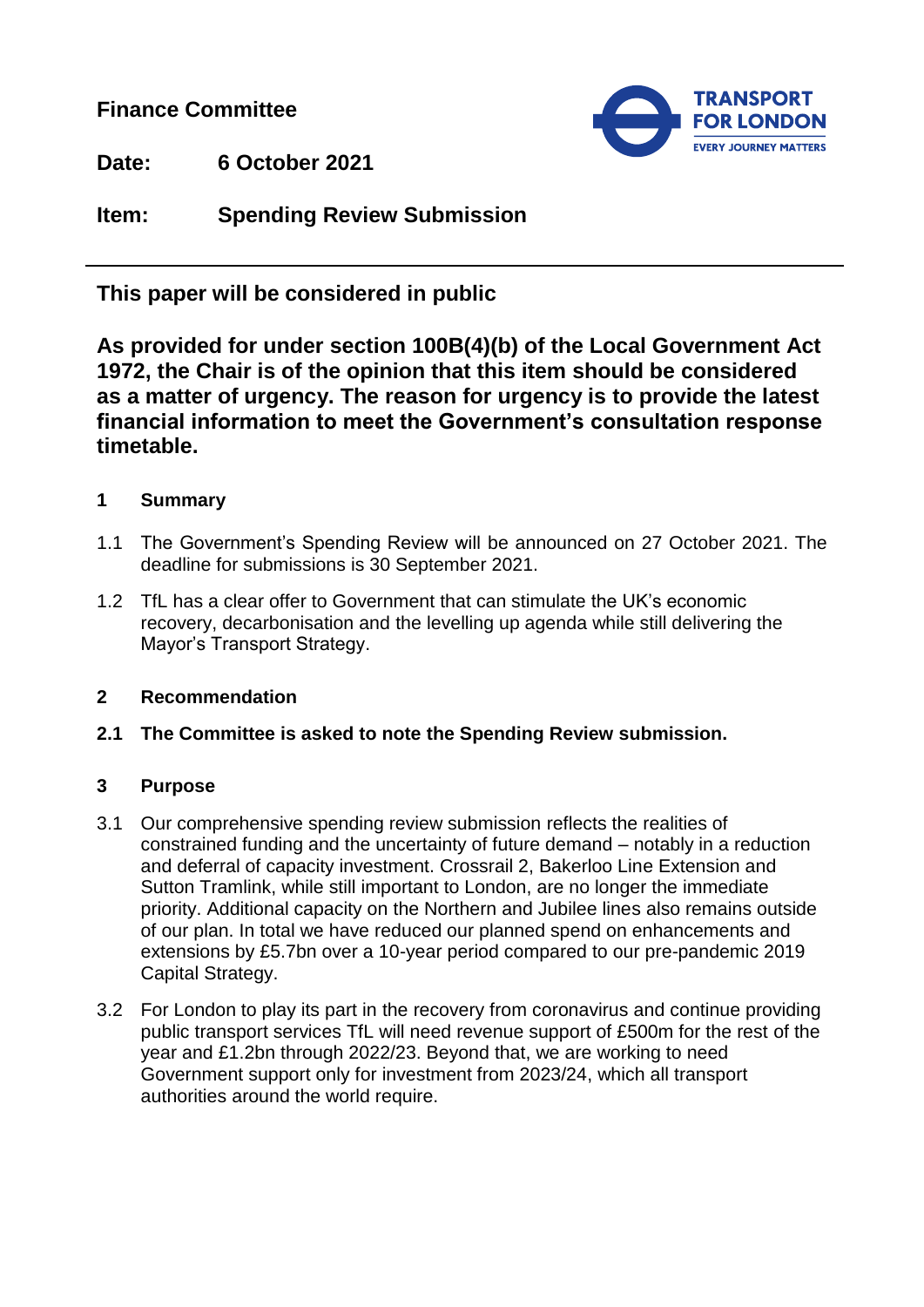- 3.3 Support for our investment programme is essential to ensure the safe, reliable transport services that enable London to function. This investment also provides attractive alternatives to a car-led recovery as we decarbonise our network and adapt to be more resilient to extreme weather events. This plan supports the Government's commitment to cut 68 per cent of carbon emissions by 2030, and TfL's ambitions to improve London's air quality. Additional support can accelerate specific schemes that will secure thousands of critically needed green jobs and will help to achieve the UK's legally binding commitments on decarbonisation and improved air quality.
- 3.4 TfL needs to invest £2.5-3bn per year over the long term in this work, as has been set out in our Long-Term Capital Plan. In order to plan, commit and deliver most efficiently for the public purse, we need Government to commit to a long-term sustainable partnership in addition to our existing funding sources. We would like to partner with Government and move to a predictable and efficient system of multiyear investment control periods, which would enable £1-1.5bn of additional Government investment funding each year above current arrangements. This range already includes TfL contributing all we can through our existing operational efficiencies, new plans for capital efficiencies and the delivery of £500m of recurring income, either from Vehicle Excise Duty (VED), Greater London Boundary Charge (GLBC) subject to full assessment, consultation and Mayoral decision, or another source of income. This long-term approach is common with other transport authorities such as Network Rail and National Highways and makes economic sense.
- 3.5 This additional investment would unlock:
	- (a) transitioning the bus fleet to zero emission: electrifying the bus network is the single largest intervention in achieving the de-carbonisation of our own services. A threeyear programme (with longer-term financial commitment) can deliver 2,150 new electric buses, supporting Government's commitment to deliver 4,000 buses;
	- (b) Piccadilly line signalling modernisation: replacing very old and increasingly unreliable technology with infrastructure maximising the benefits of the new trains already under order to replace the life-expired fleet built in 1973;
	- (c) vital rail asset renewal: enable TfL to achieve the sustainable long-term rate of renewal of vital rail assets, including enacting the contract option to order new deep level Tube trains for the Bakerloo and Central lines to replace the ageing trains;
	- (d) core asset resilience: ensure TfL to protect and prolong the life of ageing roads, bridges and tunnels – avoiding economically disruptive closures;
	- (e) securing an inclusive network to drive mode shift: increasing the accessibility of transport through further step-free access schemes and other more local schemes that will support housing development and encourage more people to use public transport; and
	- (f) stimulating economic activity in opportunity areas: support projects to stimulate economic activity in key areas across London, including the Housing Infrastructure Fund schemes on the DLR and London Overground, as well as continuing the Growth Fund that unlocks housing potential at constrained sites.